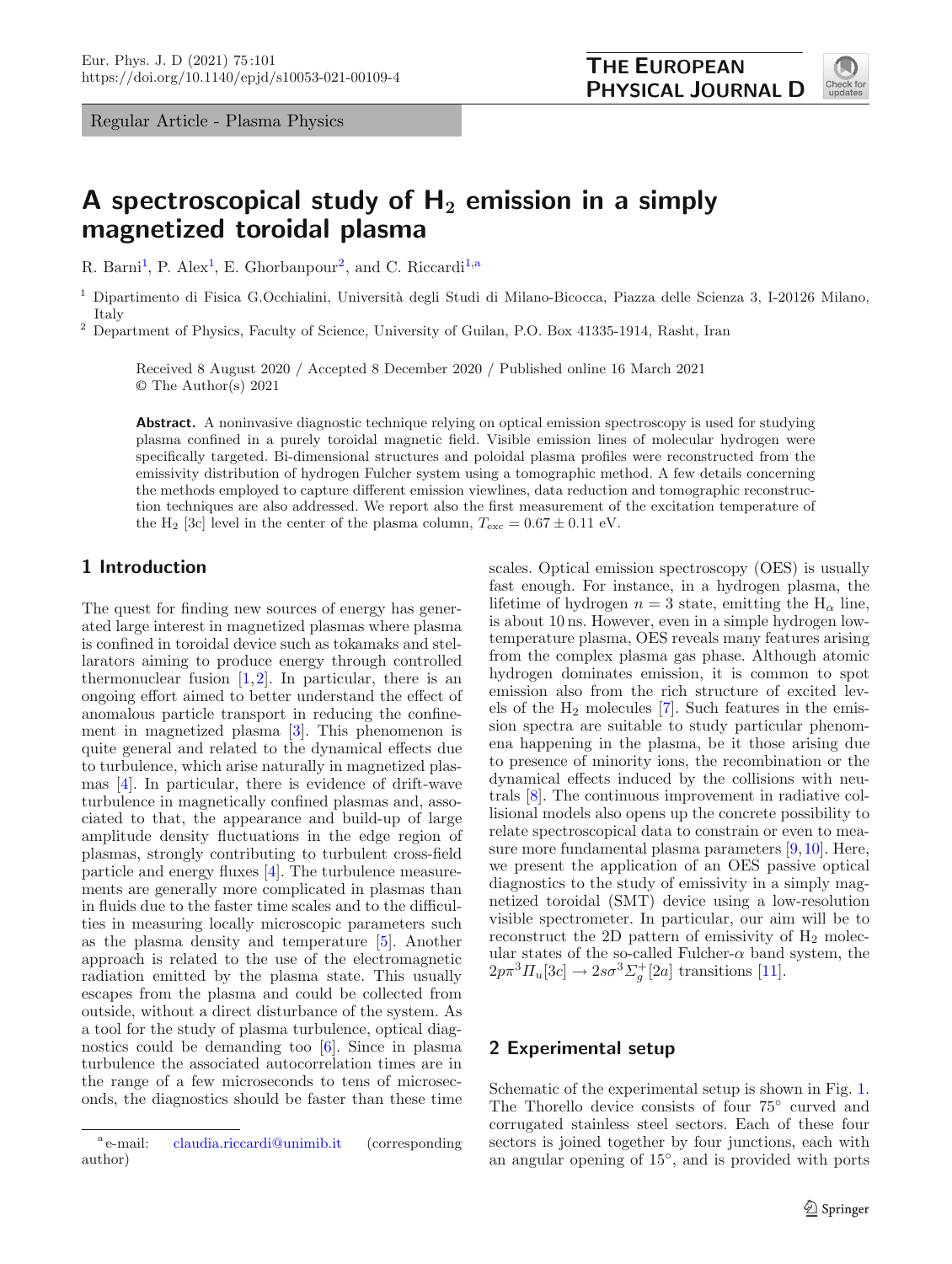

<span id="page-1-0"></span>**Fig. 1** Layout of the Thorello device with diagnostics ports

for pumping, diagnostics and plasma source. All joined together they form a complete torus with a major radius of 40 cm and a minor radius of 8.75 cm. Each sector is garlanded by 14 evenly spaced circular coils, 56 altogether, which are fed in series with a DC current provided by an Eutron TVR-112 stabilized supply, with rating of 575 A and 150 V, capable of 85 kW power. Each of these coils consists of 12 copper winding pipes with square cross section and circular hole for water cooling. This arrangement forms the toroidal field coils for the device capable of applying a maximum purely toroidal field of  $0.2$  T (SMT configuration). In addition to the toroidal field, two vertical ring coils in Helmholtz arrangement, each with major and minor radii of 80 cm and 2 cm, respectively, are held horizontally 20 cm above and below the equatorial plane of the device. These two coils produce a mostly vertical field which adds to the purely toroidal field, which could be used to trim the properties and spatial distribution of the plasma state [\[12](#page-5-11)]. Base pressure of less than  $1 \cdot 10^{-4}$ Pa is achieved in the system using a couple of turbomolecular pumps backed by two rotary pumps. Experiments were normally performed by filling high purity hydrogen gas up to a pressure of a few 10−<sup>2</sup> Pa. Plasma is produced by thermionic emission of three intertwined thoriated tungsten filaments bent in a 13 turns spiral shape (diameter 7 mm and length of 3 cm), placed with the axis aligned to the magnetic field about the center of the poloidal cross section. The filament is supported by using water cooled copper tubes. The filament is heated by passing a current of tens of ampere and discharge is struck between the hot filament (cathode) and the grounded vacuum vessel (anode) by applying a potential difference of about 150 V. More precisely a limiter, a hollow disk of 15 cm diameter, short-circuits the vertical electric field. The plasma produced in the chamber has almost complete toroidal uniformity with sharp gradients toward the vessel wall. Typical plasma parameters estimated using Langmuir probes at the radial center of the device are given by  $T_e \sim 4 \text{ eV}, T_i \sim 0.2 \text{ eV},$ <br>N  $\approx 10^{11} \text{ cm}^{-3}$  [13.14]  $N_e \sim 10^{11} \,\mathrm{cm}^{-3}$  [\[13](#page-5-12),[14\]](#page-5-13).



<span id="page-1-1"></span>**Fig. 2** The view-line set implemented in the Thorello device and their covering of the poloidal cross-section mesh cells

The plasma produced is confined by the applied toroidal field and substantially uniform along the magnetic field lines. So its dynamics is happening basically in the poloidal cross section [\[14](#page-5-13)]. Such plasma states are normally turbulent in nature, showing high level of fluctuations with rms up to 50% of their mean value. The arrangement helps in maintaining a steady-state plasma in DC mode for up to few hours without significant changes in mean plasma parameters. Althought the lack of a rotational transform implies that a magnetohydrodynamic equilibrium does not exist in the system, the improvement in the confinement time achieved by the poloidal limiter and the steady-state plasma conditions enable the device as a typical test bed for OES.

## **3 OES diagnostics**

In order to demonstrate the capabilities of the proposed diagnostics, we have performed a few measurement in our magnetized plasma device. We take advantage of the steady-state stable conditions of the SMT plasma. The light emitted from the plasma could be collected from the windows placed in the sector junction opposite to the filament location (see Fig. [1\)](#page-1-0), from which the full poloidal cross section can be viewed [\[7\]](#page-5-6). A set of 19 viewlines was implemented, with structures fitting to the window shape, allowing to collect light with an optical fiber in an easy but reproducible way (see Fig. [2\)](#page-1-1). Each viewline contains actually the emission from a truncated conical volume of the plasma, with a base radius of at most, even for the longest viewlines, 5 mm. Because the whole set of viewlines can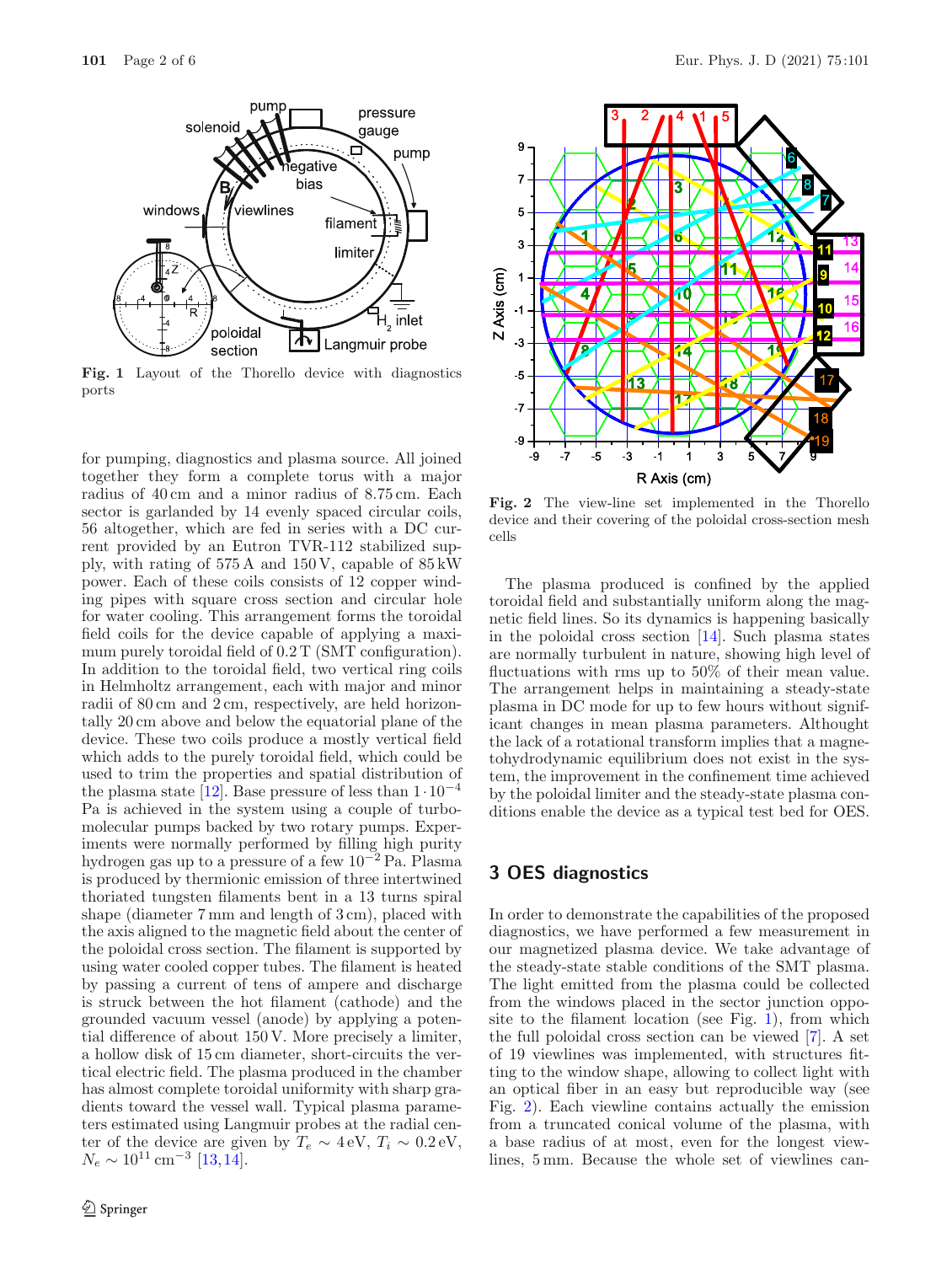not be viewed simultaneously, we aimed to measure the mean plasma emission spectra, averaging effects due to its fluctuations, induced by the turbulent state of the SMT plasmas. However, we wanted to extract information about the main contribution involved in the emissivity pattern, at least in the visible optical range.

Measurements of resolved mean spectra are obtained with a wide band, low-resolution spectrometer. The spectrometer (PS2000 by Ocean Optics) has a resolution of about 0.3 nm and a spectral band extending from 180 to 860 nm. It is equipped with a 10 µm slit, a holographic grating (600 lines/mm, blazed at 400 nm) and a coated quartz lens to increase sensitivity in UV  $[15]$  $[15]$ . A 800- $\mu$ m, UV-enhanced optical fiber from Avantes was used to bring the light collected from the viewlines to the spectrometer. Viewlines spectra can be analyzed separatedly, but the whole dataset allows to reconstruct a 2D map of the plasma average emissivity, covering the poloidal cross section with a rough mesh of hexagonal cells with a resolution of about 3.5 cm [\[7](#page-5-6)]. To reduce statistical uncertainty, we measure three times the full set of 19 viewlines, each set with a different random order, to mitigate effects due to plasma fluctuations as well as plasma parameters drift. Spectrometer acquisition times, in the order of hundreds milliseconds, were optimized to each viewline in order to accumulate a number of counts near to 4096, the limit of the spectrometer digitizer. All the spectra were cleaned by subtracting the relevant dark spectra [\[7\]](#page-5-6). The average intensity of each viewline was then evaluated, together with a statistical error. We also wish to point out that such acquisition times are much longer than the typical scale of fluctuations due to the turbulence in our plasmas. So each viewline spectrum records the average emission from the plasma column and a time resolved measure of the emissivity fluctuations requires much faster detectors.

### **4 Experimental results**

The discharge OES spectra we are discussing about were taken from plasma driven by a 70-A filament current and a 150 V cathode bias, with a magnetic field of 70 mT, starting from a 0.1 Pa pure hydrogen gas. A typical spectrum measured is shown in Fig. [3.](#page-2-0) In the typical conditions of density and temperature of our plasma even for the most intense emission lines, the plasma column remains optically thin [\[7](#page-5-6)[,14](#page-5-13)]. This could be also assessed by comparing the line shape measured from different viewlines, in particular those intersecting only the outer plasma regions. Apart from the more prominent Balmer lines, it is possible to spot several lines emitted from excited states of the hydrogen molecule. Among them the most suitable, because of their relative higher intensity and proximity to Balmer lines, given the limited resolution spectrometer, are a series of lines above 600 nm, near the  $H_{\alpha}$  line and another group of



<span id="page-2-0"></span>**Fig. 3** A typical spectrum collected from a viewline of the Thorello plasma

lines at  $458/463/493$  nm near the H<sub>β</sub> [\[11\]](#page-5-10). Then, it is possible to investigate both triplet and singlet states of hydrogen molecules. It should be noted, however, that in close parallel to hydrogen Lyman vs Balmer series, the observation of transitions from low-lying states to the ground state of hydrogen molecule requires the use of vacuum UV spectrometers and direct access, to circumvent windows absorption. OES is indeed limited to detect states with somewhat a high energy respect to the ground state, far greater than the typical mean electron energies. So the information refers mostly to the high energy tail of the electron population. In particular, we will discuss, in the rest of the paper, the lines corresponding to the Fulcher- $\alpha$  diagonal bands. They are usually the more bright ones in that region, at 602.0, 612.3, 622.6 and 632.9 nm. They are identified as the Q-band transitions between corresponding vibrational levels  $[(n,n)-Q1]$  with  $n = 0...3$ , emitted from the de-excitation of subsequent excited vibrational levels of the [3c]-state of the hydrogen molecule  $[11]$ .

As we have already discussed, we extracted a set of 19 viewline intensities for each of the selected lines, as well as of  $H_{\alpha}$  for comparison, reported in Table [1.](#page-3-0) As it could be grasped from the data, the ratios between the intensities of the  $H_{\alpha}$  and the  $H_2$  633 nm line with the 602 one varied significantly along the different viewlines, well above the experimental uncertainties. This proves the presence of substantial spatial variations of the emissivity ratios, which could be traced to differences in the relative population of the excited states. These are due to spatial differences in the energies of the excitating agents. So this kind of experimental information could be used to gain insight into more fundamental plasma parameters. For instance the ratio of the intensity of the  $H_2$  602 nm line with that of the  $H_\alpha$  line varied between 5%, for the most intense viewline passing through the plasma column center, to less than 1% for peripheral viewlines looking the edges of the plasma. This implies that excitation of molecular hydrogen state is much reduced there. A collisional radiative model is needed to translate this kind of informations into quantitative estimates of plasma parameters.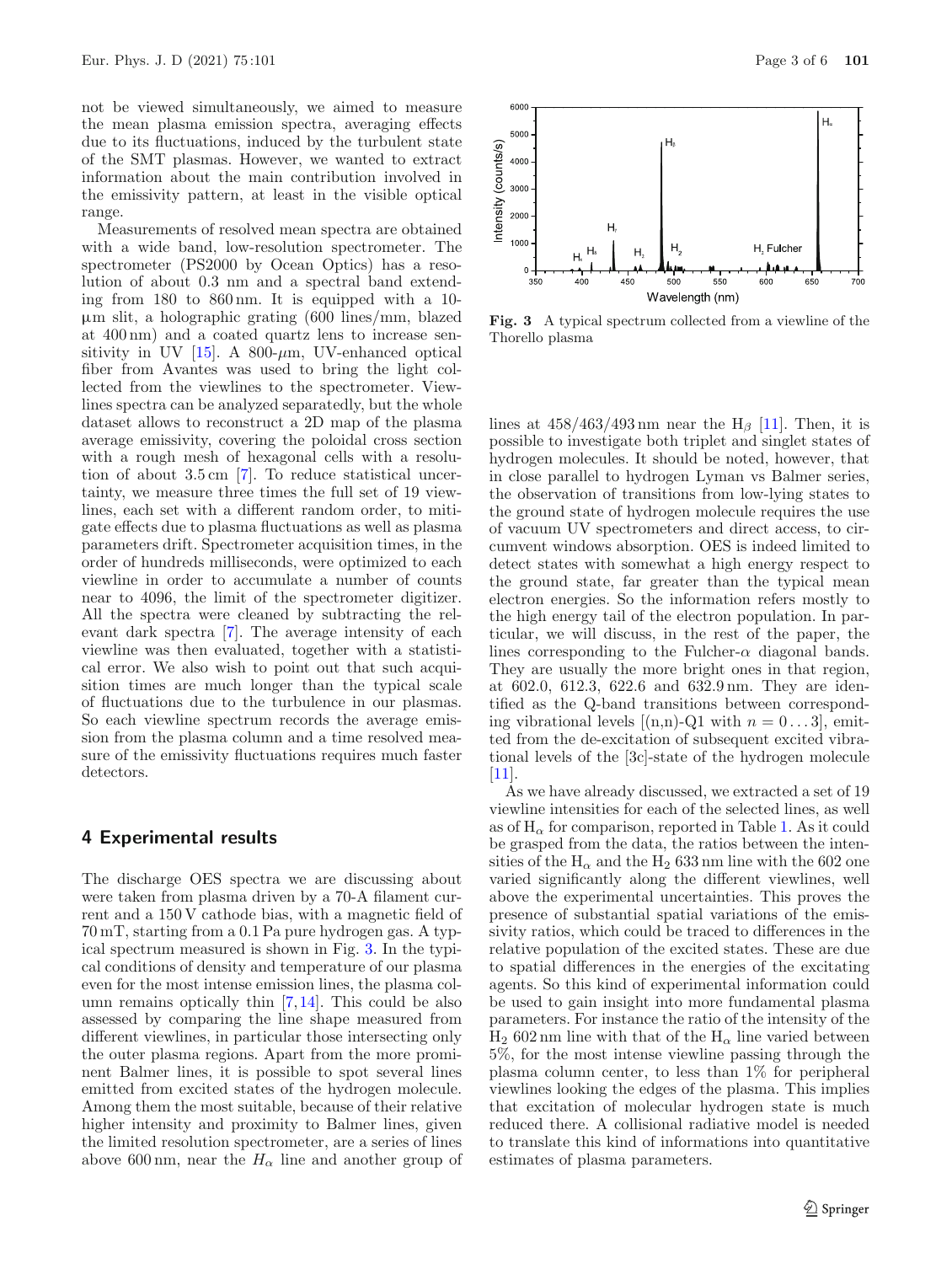| View             | $H_{\alpha}$ | $602 \text{ nm}$ | $612 \text{ nm}$ | $623 \text{ nm}$ | $633 \text{ nm}$ |
|------------------|--------------|------------------|------------------|------------------|------------------|
| 1                | 834.7        | 22.3             | 14.6             | 11.8             | 8.26             |
| $\boldsymbol{2}$ | 1014.4       | 12.2             | 8.63             | 8.97             | 6.44             |
| $\,3$            | 2207.8       | 51.7             | 32.8             | 29.3             | 22.3             |
| $\overline{4}$   | 2893.1       | 151.7            | 91.6             | 74.2             | 50.8             |
| $\bf 5$          | 1488.0       | 50.6             | 30.0             | 27.2             | 19.1             |
| $\,6$            | 2480.0       | 130.5            | 89.2             | 77.7             | 56.6             |
| 7                | 2383.2       | 97.5             | 70.2             | 64.6             | 44.5             |
| 8                | 1183.4       | 32.6             | 31.1             | 30.5             | 22.2             |
| 9                | 1427.8       | 25.1             | 16.4             | 14.6             | 10.5             |
| 10               | 686.7        | 6.17             | 3.52             | 2.65             | 2.48             |
| 11               | 502.5        | 13.3             | 7.84             | 5.62             | 3.93             |
| 12               | 2177.6       | 106.7            | 71.9             | 57.1             | 39.8             |
| 13               | 2518.5       | 141.8            | 90.3             | 72.7             | 52.4             |
| 14               | 2106.5       | 95.8             | 58.5             | 48.0             | 33.4             |
| 15               | 2012.5       | 54.4             | 36.6             | 31.2             | 21.5             |
| 16               | 2489.0       | 61.9             | 40.0             | 35.2             | 26.3             |
| 17               | 868.7        | 11.4             | 7.36             | 6.26             | 5.38             |
| 18               | 2226.1       | 73.8             | 56.0             | 53.2             | 37.4             |
| 19               | 1606.4       | 25.7             | 17.2             | 15.5             | 11.6             |

<span id="page-3-0"></span>**Table 1** Mean intensities of emission lines from the different viewlines

#### **5 Data analysis and conclusions**

The reconstruction of the 2D pattern of emissivity in the SMT poloidal cross section is then undertaken from the 19 viewline average datasets, as we have discussed in our previous works [\[7](#page-5-6)]. An OES tomography analysis was conducted by considering the poloidal circular cross section of the device, having 175 mm diameter, covered with 19 hexagonal mesh, each with side length of 20 mm. Though the resolution can be increased with more hexagons, by reducing the side length, this particular size has been chosen so to match the number of line of sight. The hexagonal geometry was chosen compared to the typical squared one, because it allows to cover almost the entire plasma cross section with minimum uncovered regions. Choice of different shapes for mesh tile and use of 2D decomposition using Chebyshev polynomial can be used when the number of viewlines available is more in number compared to the cell numbers [\[16](#page-5-15)]. Using the proposed mesh, each viewline covers an average of 4.2 hexagons and each cell is imaged by an average of 4 viewlines, as it could be grasped from Fig. [2.](#page-1-1) The measured intensity of light emitted along the *n*th viewline,  $I_n$  can be decomposed as a linear combination of the emissivity by an unit plasma volume, assumed to be constant in each of the crossed hexagons. Thus, it is given by  $I_n = \sum_{m=1}^{19} W_{nm} \times J_m$ ,<br>where W is a matrix with nonzero entries that correwhere  $W_{nm}$  is a matrix with nonzero entries that corresponds to the cells viewed by each viewline. In Figs. [4](#page-3-1) and [5,](#page-4-0) we report the results for the first of the Fulcher- $\alpha$  diagonal band lines, compared with the Balmer H<sub> $\alpha$ </sub>. Even with the limited resolution implied by relative small number of viewlines and so grid positions, the differences are clearly visible. Both emissivity patterns are peaking at the location of the filament magnetic shadow (cell 6 in Fig. [2\)](#page-1-1). However,  $H_{\alpha}$  emissivity shows



<span id="page-3-1"></span>**Fig. 4** Emissivity profile of the poloidal cross section for the  $H_{\alpha}$  Balmer line

two pronounced tails extending downward to the edges, showing a strong asymmetry of the profile. The Fulcher- $\alpha$  (0-0) emission, however, is much more concentrated around the peak with a more symmetrical profile. So, it could be noticed that, contrary to naive expectations, the molecular line pattern is more concentrated in the central region, around the filament magnetic shadow in the poloidal cross-section respect to the Balmer line. Here, one could expect a depletion due to the higher dissociation of the hydrogen molecules there.

The analysis could be repeated for the other lines of the diagonal band, whose emissivity profiles are similar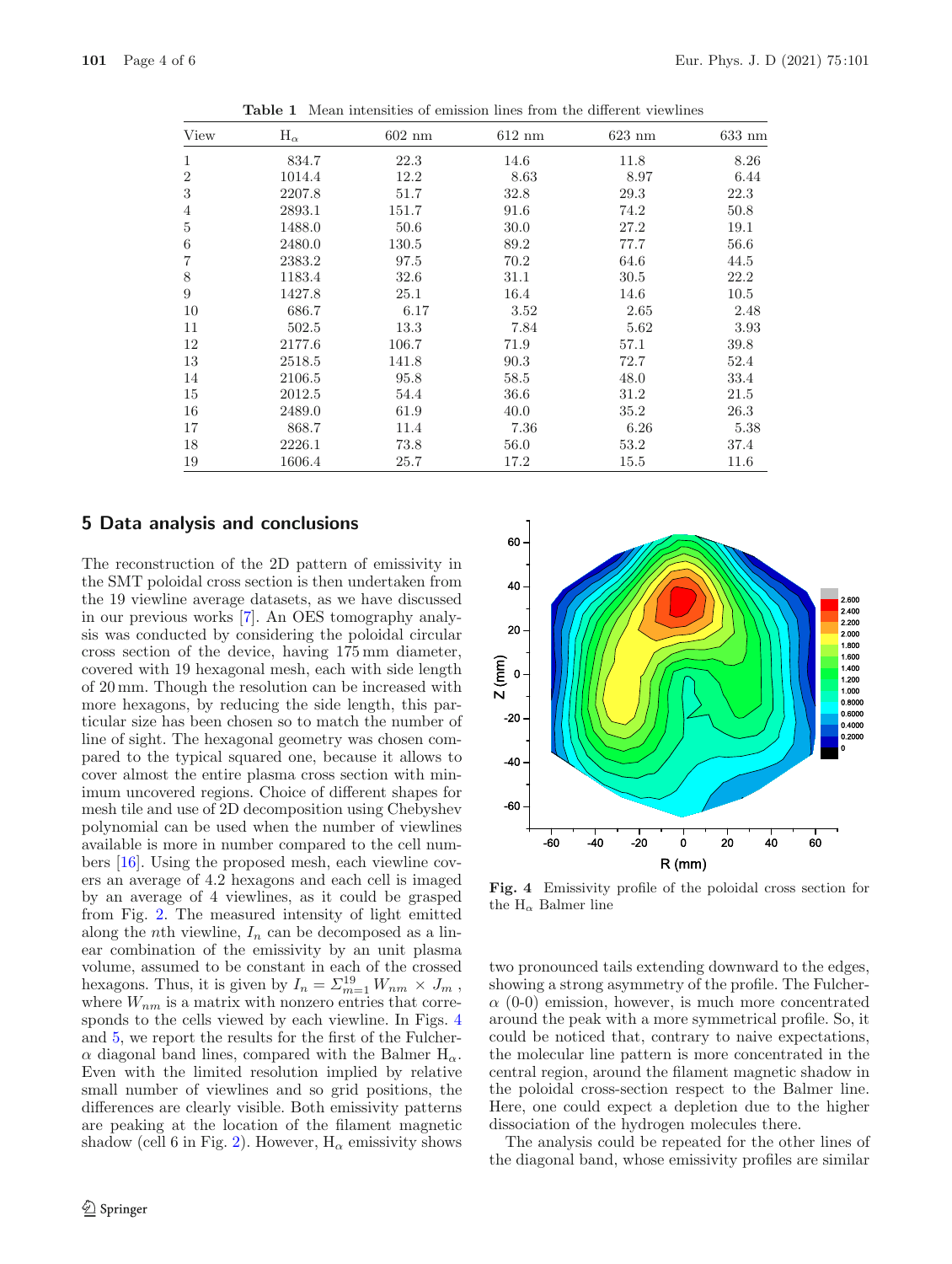

<span id="page-4-0"></span>**Fig. 5** Emissivity profile of the poloidal cross section for the H<sup>2</sup> Fulcher 602 nm line

to those already reconstructed for the (0,0) 602 nm line in Fig. [5,](#page-4-0) with some small differences. As an example of the potentiality of the OES diagnostics, in this preliminary report we analyze the information that could be extracted by comparing these profiles. Indeed, from the reconstructed intensities of the diagonal band, using the relevant lifetimes and branching ratios [\[17\]](#page-5-16), it is possible to estimate the relative population of the first four vibrational levels of the excited  $H_2$  [3c] state. This was applied to the data reconstructed for the central peak of the emissivity profiles (cell 6 in Fig. [2\)](#page-1-1). As it could be seen from the semi-log plot of Fig. [6,](#page-4-1) their distribution is roughly that prescribed by the Boltzmann factor, from which it is possible to extract an effective excitation temperature or, as it sometimes referred to, a vibrational temperature of the excited state. After a simple linear regression, we estimate in this case a  $T_{\text{exc}} = 0.67 \pm 0.11 \,\text{eV}$  [\[18\]](#page-5-17). To put this number in perspective, one could notice that, in the reported experimental conditions, we have measured an average central electron temperature of 4.4 eV. On the other hand, such excitation temperature is clearly much higher than the gas temperature and possibly also than the ion one (which, however, was not measured in the present conditions). Slightly smaller but similar values of the excitation temperatures (in  $0.45 - -0.70$  eV range) were evaluated in the center surrounding cells, while in the external cells the errors introduced by the tomographic inversion generally affect the precision of the emissivity estimate, preventing a meaningful evaluation of the temperatures.

As a conclusion, we would like to underline the capability shown by OES spectroscopical diagnostics to obtain spatially resolved distributions of emissivity and therefore population of excited states in the plasma gas phase. This kind of experimental information has the



<span id="page-4-1"></span>**Fig. 6** Measure of the excitation temperature of the H2 3c state in the cell corresponding to the brighter spot of the plasma column

potential to gain insight also into more fundamental plasma parameters, provided that the excitation mechanism could be underpinned. Data extracted from spectroscopy could also be used to test collisional radiative models and also more general simulations of the plasma state.

#### **Author contributions**

All the authors were involved in the preparation of the manuscript. All the authors have read and approved the final manuscript. We are also pleased to thank our technical staff at the PlasmaPrometeo Center for the support.

**Funding** Open access funding provided by Università degli Studi di Milano - Bicocca within the CRUI-CARE Agreement.

**Data Availability Statement** This manuscript has no associated data or the data will not be deposited. [Authors' comment: However raw data of the experiments will be made available upon request to the authors.]

**Open Access** This article is licensed under a Creative Commons Attribution 4.0 International License, which permits use, sharing, adaptation, distribution and reproduction in any medium or format, as long as you give appropriate credit to the original author(s) and the source, provide a link to the Creative Commons licence, and indicate if changes were made. The images or other third party material in this article are included in the article's Creative Commons licence, unless indicated otherwise in a credit line to the material. If material is not included in the article's Creative Commons